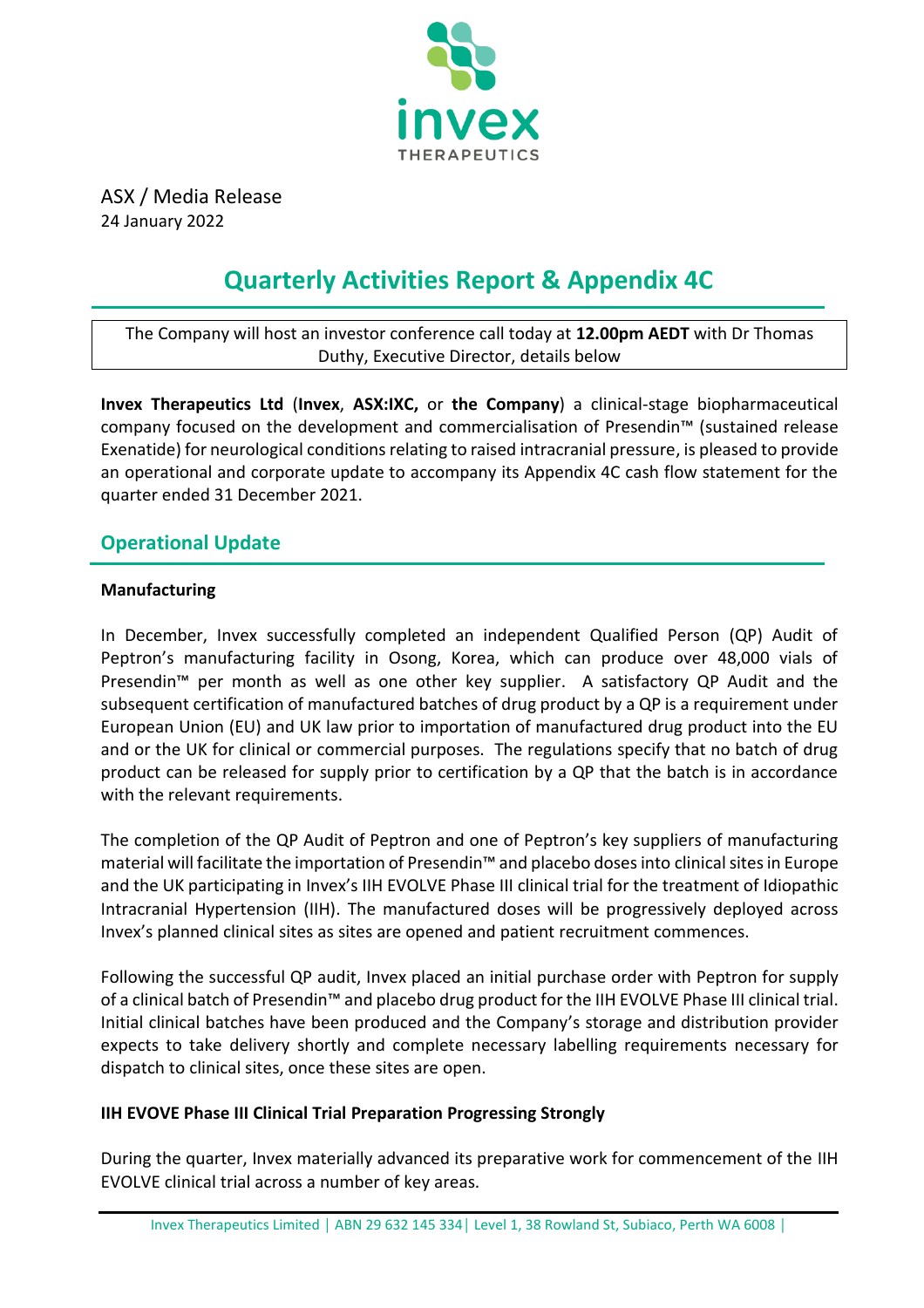Firstly, the Company was pleased to finalise its overall regulatory and clinical trial strategy. The completion of this strategy was an important milestone for the Company after significant scientific and regulatory consultation. The planned, single Phase III clinical trial has been designed to meet the requirements for market approval of Presendin™ for the treatment of IIH in the EU, UK and Australia. The trial plans to enrol 240 newly diagnosed IIH patients who will be randomised to receive either once weekly sub-cutaneous injections of Presendin™ or placebo across 37 centres in Europe, UK, Australia and the United States (US).

The primary endpoint of IIH EVOLVE will assess the mean difference in Intracranial Pressure (ICP) from baseline at 24 weeks between patients receiving Presendin™ and those on placebo. Secondary endpoints will assess the relative difference in vision (Perimetric Mean Deviation (PMD) and papilloedema) and Monthly Headache Days (MHD) between the two groups over 24 weeks.

Outcomes from the IIH EVOLVE clinical trial are expected to facilitate future discussions with the US Food and Drug Administration (FDA) regarding registration of Presendin™ in the US in the future.

The Company successfully filed the first Clinical Trial Application (CTA) to commence the IIH-EVOLVE trial in Australia in the month of December as planned through an application to a specific Human Research Ethics Committee (HREC). In Australia, HRECs are required under the Therapeutic Goods Act to review and monitor all clinical trials of unregistered drugs. If successful, HREC clearance will allow Invex to commence recruitment of IIH patients under the parameters of the approved trial protocol. A number of clinical sites in Australia are planned.

Invex anticipates completing additional CTAs for the UK, Europe and the US during the 1H CY2022.

In late December 2021, Invex announced the appointment of Professor Michael Wall, MD as the Trial Steering Group Chairperson for the IIH EVOLVE Phase III clinical trial. Dr Wall is a Professor of Ophthalmology and Neurology at the University of Iowa College of Medicine and Director of the Iowa Visual Field Reading Center. He is considered a global key opinion leader in IIH, having made a significant contribution to the clinical and scientific literature pertaining to the diagnosis, treatment and management of this disease and has led a significant number of important IIH clinical trials.

Professor Wall has a distinguished career in the field of IIH, has published widely in international peer-reviewed journals, and has significant experience and expertise in the execution of clinical trials in neurology and ophthalmology for pharmaceutical companies undertaking studies in the United States and around the globe.

## **R&D Tax Rebate of £100k Received**

In December, the Company's UK subsidiary received approximately £100k (A\$184k) in a Research and Development (R&D) tax rebate from the UK government for the 2021 financial year. Invex anticipates an increase in UK rebates and the commencement of Australian R&D tax rebates in future periods as the Company accelerates R&D expenditure necessary to support our important registration directed IIH EVOLVE Phase III clinical trial.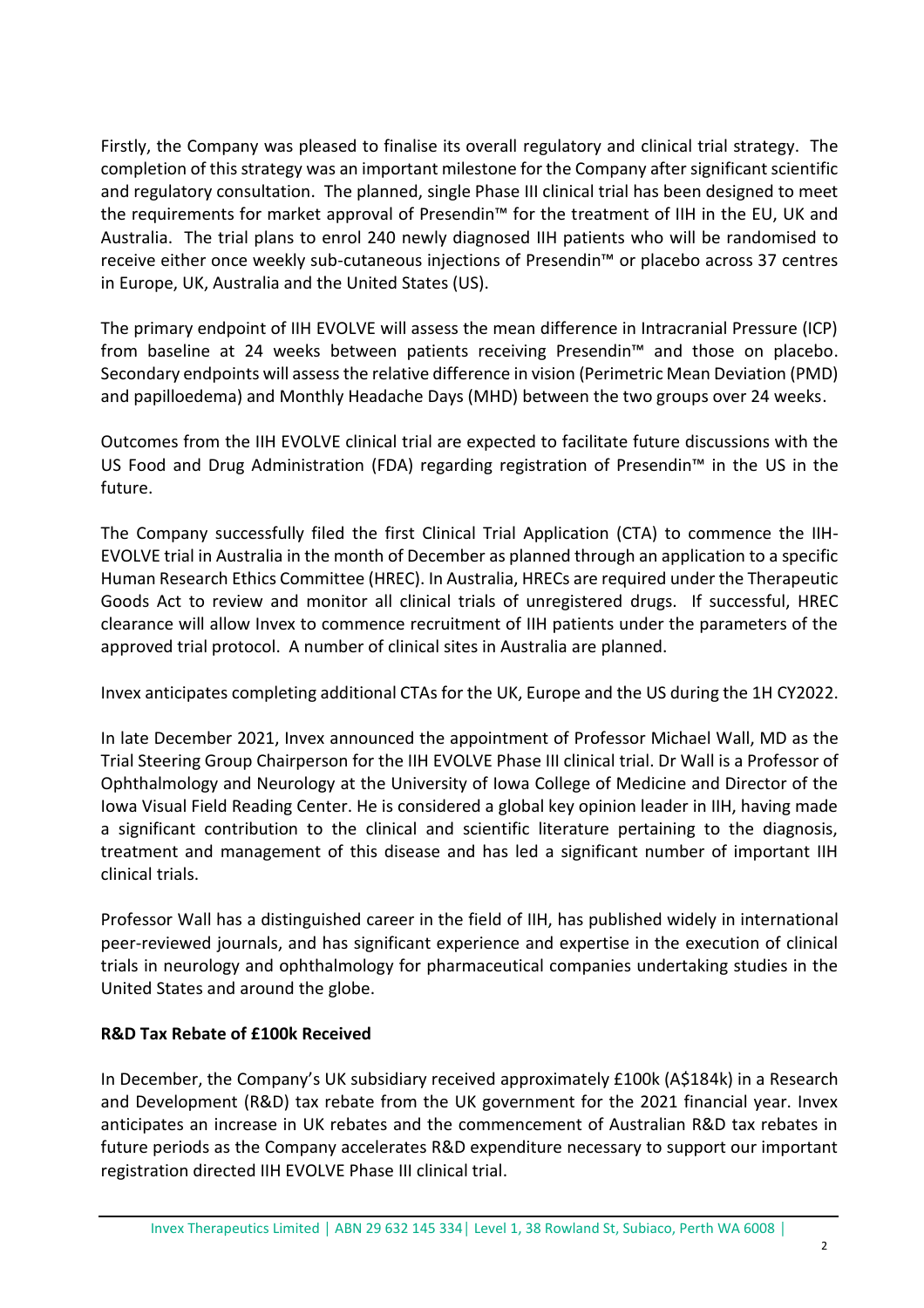## **Corporate Update**

### **Financial Summary and Analysis**

The Company closed the quarter in a strong financial position with cash and cash equivalents of \$31.4 million, with overall cash outflows for the quarter of \$0.6 million.

Cash outflows from operating expenditure included:

- Product manufacturing & operating costs for the quarter of \$0.14 million related to initial purchases of Presendin™ and placebo drug product from Invex's manufacturing partner Peptron, in preparation for the IIH EVOLVE Phase III clinical trial.
- Research & development expenditure for the quarter of \$0.33 million related clinical and regulatory consultants, along with intellectual property costs related to Invex's patent and trademark portfolio. In addition, the Company incurred costs associated with direct R&D staff of \$0.12 million.
- Administration and corporate costs of \$0.23 million related to compliance costs associated with an ASX listed company, including ASX and Director's fees, audit and legal costs.

Aggregate amounts paid to related parties of the Company and their associates included in the above costs were \$0.16 million for the quarter.

In addition, government grants and tax incentives of \$0.18 million were received from the UK government for eligible FY21 R&D expenditure.

Cash outflows are expected to increase in subsequent periods as the Company prepares for the start of the IIH-EVOLVE study. Notwithstanding the increase in cash utilisation in subsequent periods, the Company is fully funded to complete the Phase III trial for Presendin™ registration purposes in the EU, UK and Australia from current cash reserves.

### **Investor Relations**

In November, Invex hosted an interactive webcast for investors and analysts on the Company's regulatory and clinical trial strategy with Chairman Dr Jason Loveridge, Executive Director and CSO Professor Alex Sinclair and Executive Director Dr Thomas Duthy. The Company thanks investors for their participation and questions. The webcast is available on the Invex website at: <https://invextherapeutics.com/presentations/>

In November, Invex presented at the Bell Potter Healthcare conference to predominately institutional and private clients of the firm. A copy of the webcast and presentation is available on the Invex website [https://invextherapeutics.com/presentations/.](https://invextherapeutics.com/presentations/)

Invex has also provided an update to its Fact Sheet as at January 2022, which will be available on the Company's website later today at: [https://invextherapeutics.com/fact-sheets/.](https://invextherapeutics.com/fact-sheets/)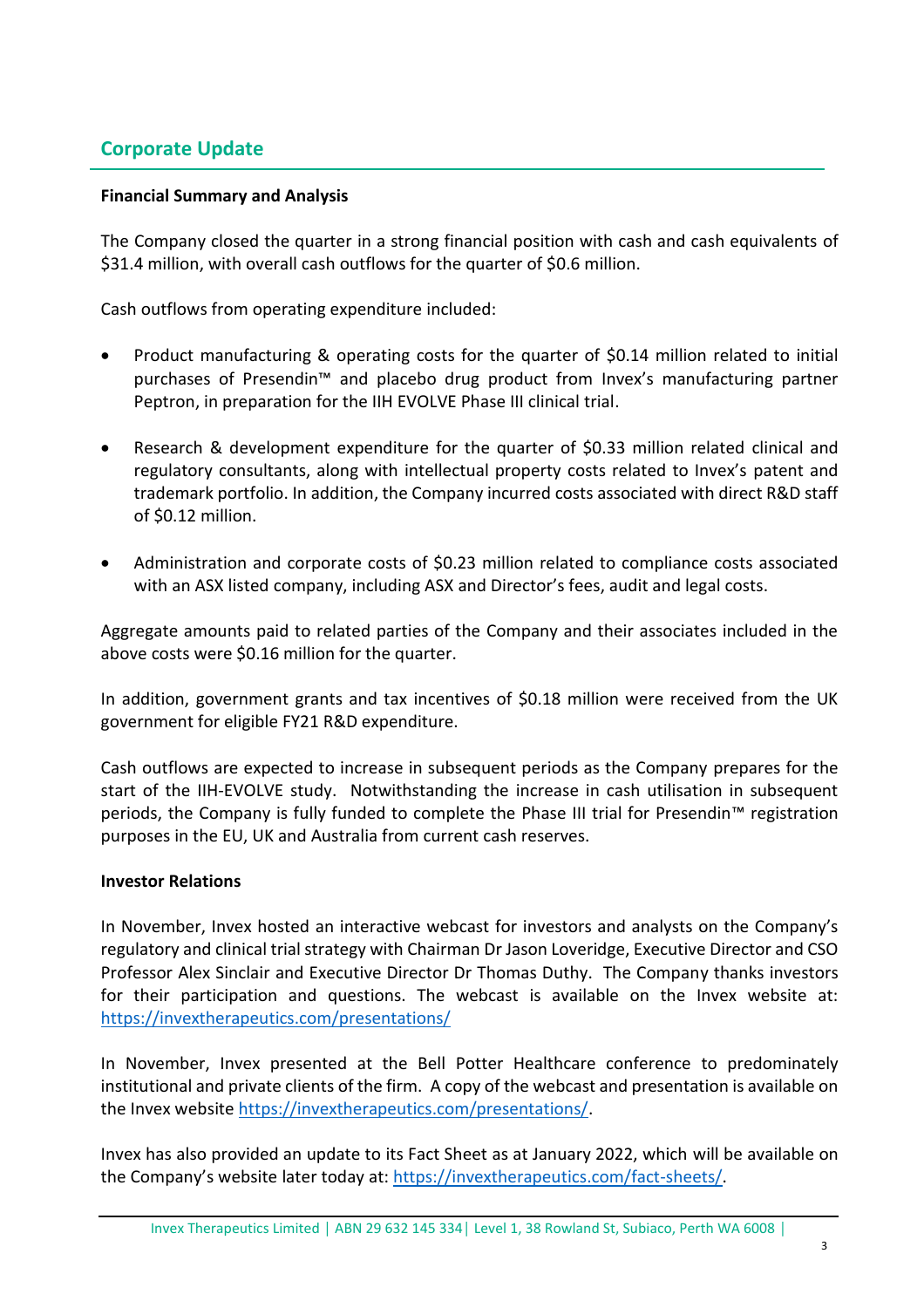#### **Investor Conference Call**

The Company will host an investor conference call today at 12.00pm AEDT with Dr Thomas Duthy, Executive Director.

Details of the call are set out below.

In order to pre-register for the conference call and avoid a queue when calling, please follow the link below. You will be given a unique pin number to enter when you call which will bypass the operator and give you immediate access to the event. Investors are advised to register for the conference in advance by using the Diamond Pass link to avoid delays in joining the call directly through the operator:

### <https://s1.c-conf.com/diamondpass/10019195-fk0art.html>

Alternatively, you may dial in with the following details, approximately ten minutes before the scheduled start time and provide the Conference ID to an operator.

#### Conference ID: **10019195**

#### **Participant Dial-in Numbers:**

Australia Toll Free: 1800 908299 Australia Local: +61 2 9007 8048 New Zealand: 0800 452 795 Canada/USA: 1855 624 0077 Hong Kong: 800 968 273 Japan: 006 633 868 000 China: 108 001 401 776 Singapore: 800 101 2702 United Kingdom: 0800 0511 453

#### **- ENDS -**

*This release dated 24 January 2022 has been authorised for lodgement to ASX by the Board of Directors of Invex Therapeutics.*

## **For more information, please contact:**

**Company/Investors** Dr Thomas Duthy Executive Director [tduthy@invextherapeutics.com](mailto:tduthy@invextherapeutics.comu) +61 402 493 727

**Media** Margie Livingston Ignite Communications [margie@ignitecommunications.com.au](mailto:margie@ignitecommunications.com.au) +61 438 661 131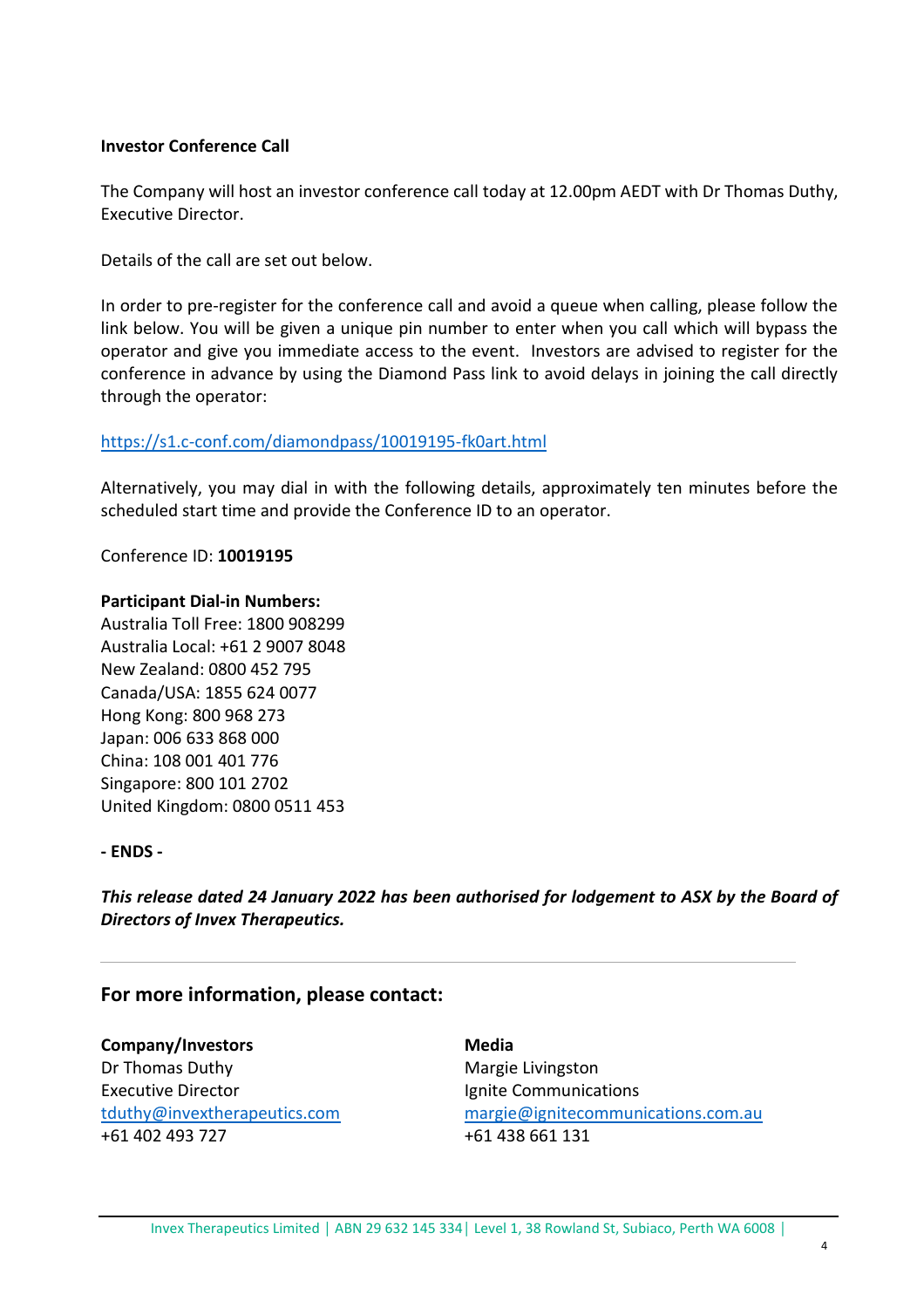To subscribe to Invex email alerts, please visit [www.invextherapeutics.com](http://www.invextherapeutics.com/) and follow us on Twitter **@InvexThera\_ASX**

# About Invex Therapeutics Ltd

Invex is a biopharmaceutical company focused on the repurposing of an already approved drug, Exenatide, for efficacious treatment of neurological conditions derived from or involving raised intracranial pressure, such as Idiopathic Intracranial Hypertension (IIH), acute stroke and traumatic brain injury. Invex has trademarked its repurposed Exenatide as Presendin™. [www.invextherapeutics.com.](http://www.invextherapeutics.com/)

# About Idiopathic Intracranial Hypertension (IIH)

IIH features severely raised intracranial pressure which causes disabling daily headaches and can compress the optic nerve. The usual age of onset is 20-30 years, and it is most common in women who are obese. IIH is a rapidly growing orphan indication: its incidence has increased by more than 350% in the last 10 years.

## About Presendin™

Presendin™ is a once per week, sub-cutaneous, sustained-release (SR) Exenatide microsphere formulation originally developed by Peptron, Inc. (KOSDAQ: 087010). In September 2021 Invex entered into an exclusive collaboration, manufacturing and supply agreement with Peptron for Presendin<sup>™</sup> in IIH for all major markets, with the exception of South Korea.

Exenatide is a small peptide and a synthetic version of the GLP-1 agonist exendin-4, which is currently approved for the treatment of type 2 diabetes. In 2017, Invex received orphan drug designation for Exenatide in IIH from the US Food and Drug Administration and European Medicines Agency.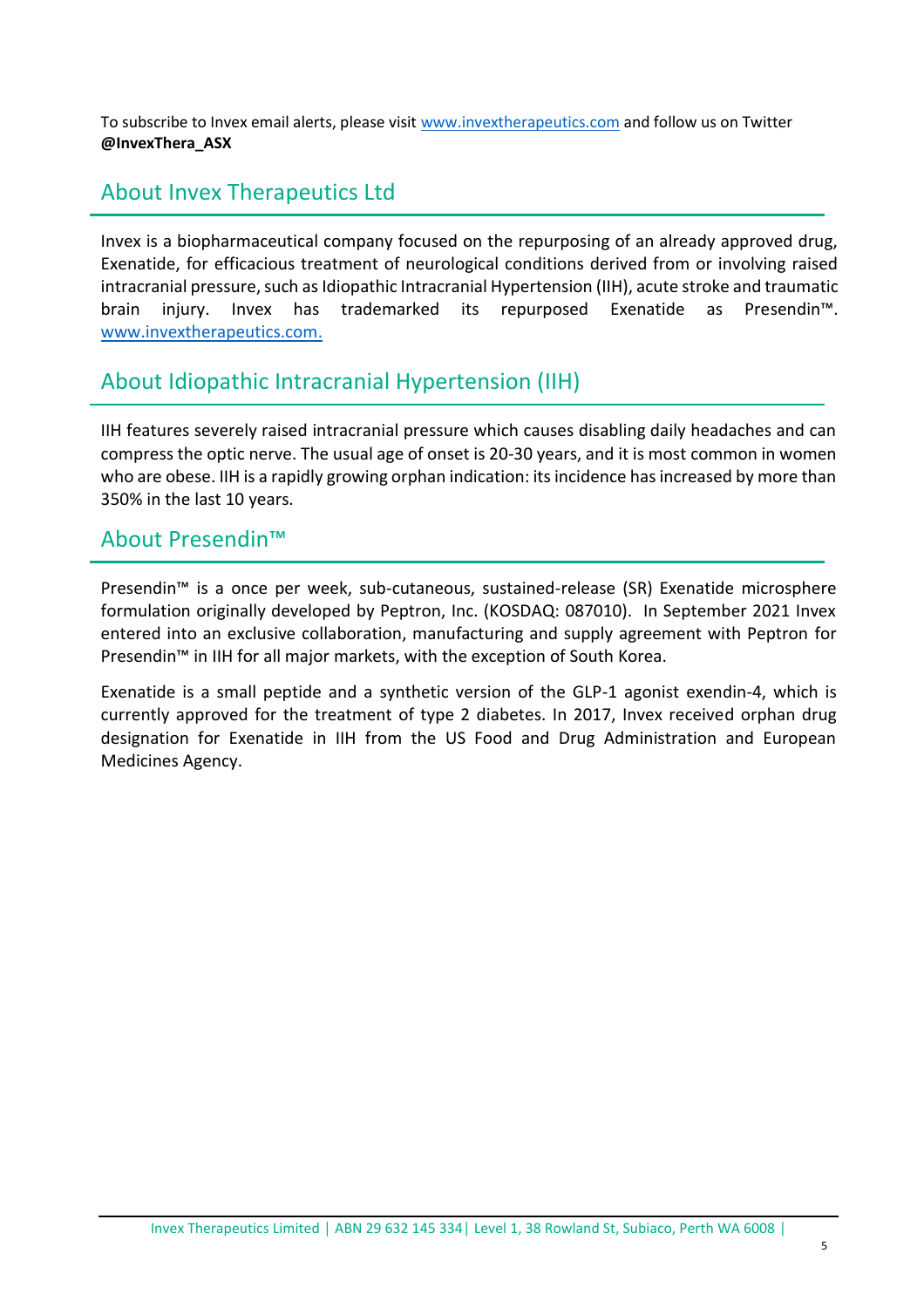# **Appendix 4C**

# **Quarterly cash flow report for entities subject to Listing Rule 4.7B**

# **Name of entity** Invex Therapeutics Ltd **ABN Quarter ended ("current quarter")** 29 632 145 334 31 December 2021 **Consolidated statement of cash flows Current quarter \$A'000 Year to date (6 months) \$A'000 1. Cash flows from operating activities** 1.1 Receipts from customers **and the set of the set of the set of the set of the set of the set of the set of the set of the set of the set of the set of the set of the set of the set of the set of the set of the set of th** 1.2 Payments for (a) research and development (333) (655) (b) product manufacturing and operating costs  $(141)$   $(141)$ (c) advertising and marketing (d) leased assets  $\overline{\phantom{a}}$  -  $\overline{\phantom{a}}$  -  $\overline{\phantom{a}}$  -  $\overline{\phantom{a}}$  -  $\overline{\phantom{a}}$ (e) staff costs – R&D  $(237)$ (f) administration and corporate costs (225) (457) 1.3 Dividends received (see note 3) and the set of the set of the set of the set of the set of the set of the set of the set of the set of the set of the set of the set of the set of the set of the set of the set of the se 1.4 Interest received and the set of the set of the set of the set of the set of the set of the set of the set of the set of the set of the set of the set of the set of the set of the set of the set of the set of the set o 1.5 Interest and other costs of finance paid 1.6 Income taxes paid 1.7 Government grants and tax incentives 184 184 1.8 Other (D&O insurance) and the set of the set of the set of the set of the set of the set of the set of the set of the set of the set of the set of the set of the set of the set of the set of the set of the set of the s **1.9 Net cash (used in) operating activities (615) (1,350)**

| 2.  |     | Cash flows from investing activities |  |
|-----|-----|--------------------------------------|--|
| 2.1 |     | Payments to acquire:                 |  |
|     | (a) | entities                             |  |
|     | (b) | businesses                           |  |
|     | (C) | property, plant and equipment        |  |
|     | (d) | investments                          |  |
|     | (e) | intellectual property                |  |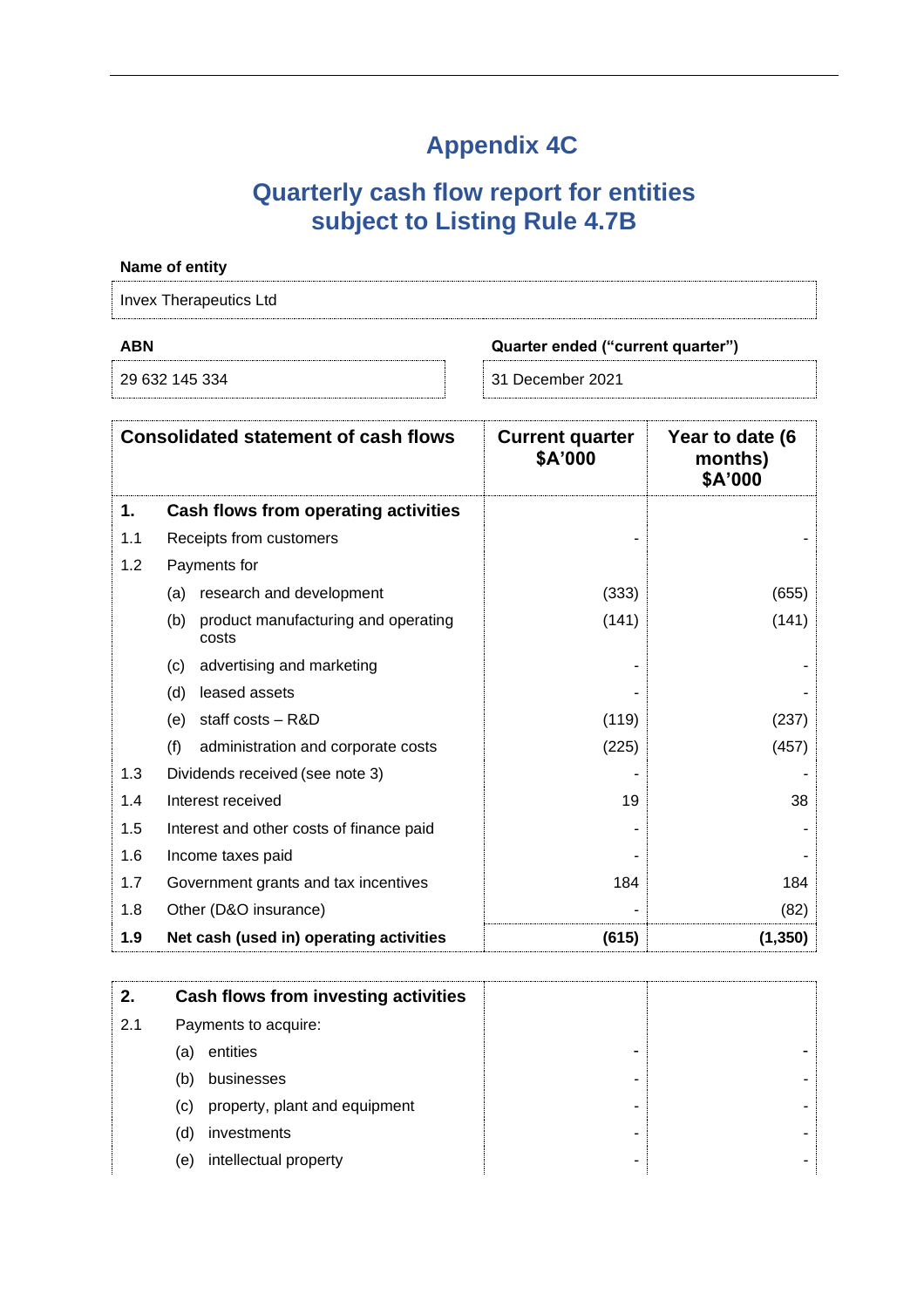| <b>Consolidated statement of cash flows</b> |                                                   | <b>Current quarter</b><br>\$A'000 | Year to date (6<br>months)<br>\$A'000 |
|---------------------------------------------|---------------------------------------------------|-----------------------------------|---------------------------------------|
|                                             | (f)<br>other non-current assets                   |                                   |                                       |
| 2.2                                         | Proceeds from disposal of:                        |                                   |                                       |
|                                             | entities<br>(a)                                   |                                   |                                       |
|                                             | (b)<br>businesses                                 |                                   |                                       |
|                                             | (c)<br>property, plant and equipment              |                                   |                                       |
|                                             | (d)<br>investments                                |                                   |                                       |
|                                             | intellectual property<br>(e)                      |                                   |                                       |
|                                             | (f)<br>other non-current assets                   |                                   |                                       |
| 2.3                                         | Cash flows from loans to other entities           |                                   |                                       |
| 2.4                                         | Dividends received (see note 3)                   |                                   |                                       |
| 2.5                                         | Other (provide details if material)               |                                   |                                       |
| 2.6                                         | Net cash from / (used in) investing<br>activities |                                   |                                       |

| 3.   | Cash flows from financing activities                                                          |  |
|------|-----------------------------------------------------------------------------------------------|--|
| 3.1  | Proceeds from issues of equity securities<br>(excluding convertible debt securities)          |  |
| 3.2  | Proceeds from issue of convertible debt<br>securities                                         |  |
| 3.3  | Proceeds from exercise of options                                                             |  |
| 3.4  | Transaction costs related to issues of<br>equity securities or convertible debt<br>securities |  |
| 3.5  | Proceeds from borrowings                                                                      |  |
| 3.6  | Repayment of borrowings                                                                       |  |
| 3.7  | Transaction costs related to loans and<br>borrowings                                          |  |
| 3.8  | Dividends paid                                                                                |  |
| 3.9  | Other.                                                                                        |  |
| 3.10 | Net cash from / (used in) financing<br>activities                                             |  |

| 4.  | Net increase / (decrease) in cash and<br>cash equivalents for the period |        |         |
|-----|--------------------------------------------------------------------------|--------|---------|
| 4.1 | Cash and cash equivalents at beginning of<br>period                      | 31,981 | 32.716  |
| 4.2 | Net cash from / (used in) operating<br>activities (item 1.9 above)       | (615)  | (1,350) |
| 4.3 | Net cash from / (used in) investing activities<br>(item 2.6 above)       |        |         |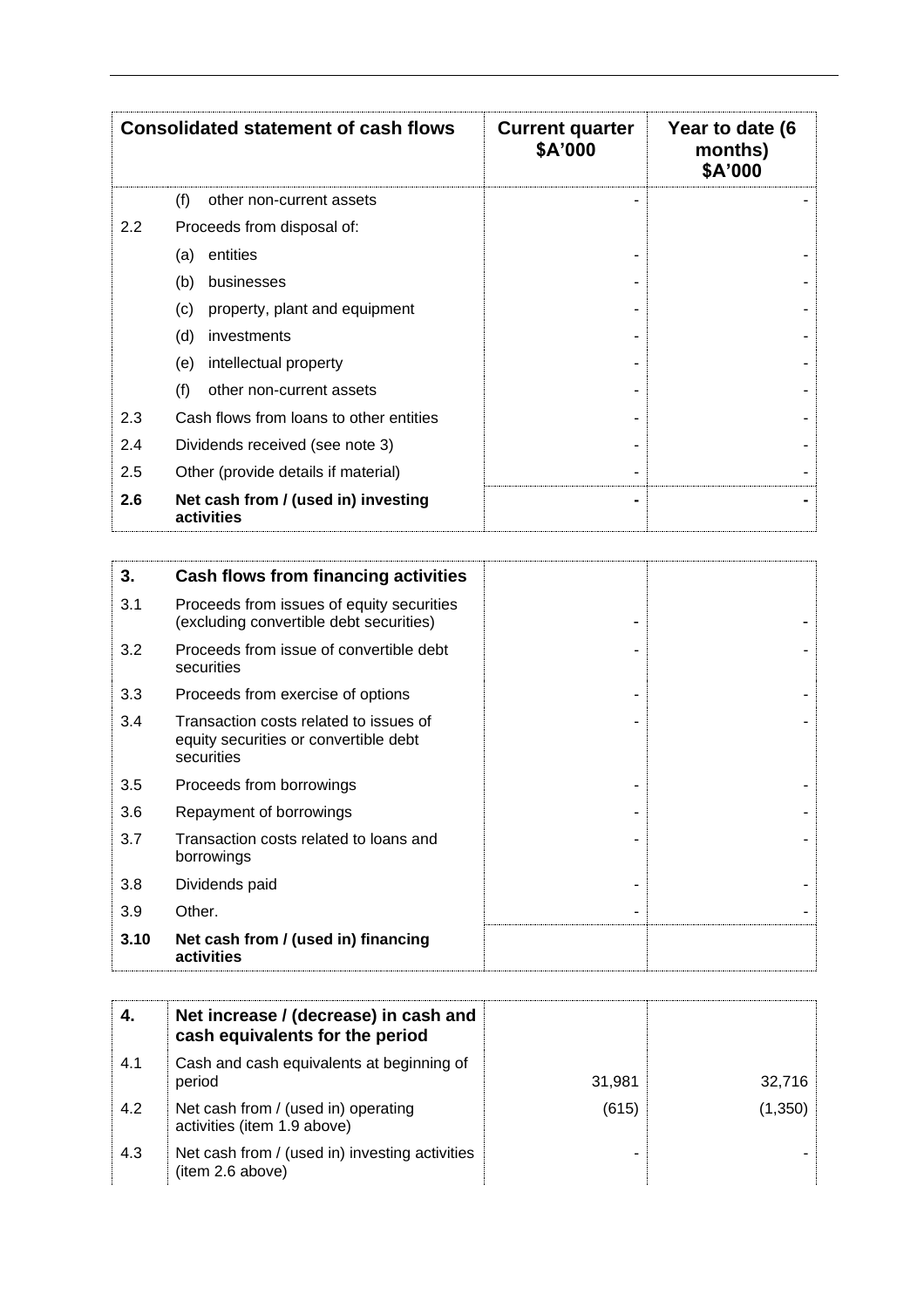| <b>Consolidated statement of cash flows</b> |                                                                     | <b>Current quarter</b><br>\$A'000 | Year to date (6<br>months)<br>\$A'000 |
|---------------------------------------------|---------------------------------------------------------------------|-----------------------------------|---------------------------------------|
| 4.4                                         | Net cash from / (used in) financing activities<br>(item 3.10 above) |                                   |                                       |
| 4.5                                         | Effect of movement in exchange rates on<br>cash held                |                                   |                                       |
| 4.6                                         | Cash and cash equivalents at end of<br>period                       | 31,366                            | 31,366                                |

| 5.  | Reconciliation of cash and cash<br>equivalents<br>at the end of the quarter (as shown in the<br>consolidated statement of cash flows) to the<br>related items in the accounts | <b>Current quarter</b><br>\$A'000 | <b>Previous quarter</b><br>\$A'000 |
|-----|-------------------------------------------------------------------------------------------------------------------------------------------------------------------------------|-----------------------------------|------------------------------------|
| 5.1 | <b>Bank balances</b>                                                                                                                                                          | 1,306                             | 931                                |
| 5.2 | Call deposits                                                                                                                                                                 | 30,050                            | 31,050                             |
| 5.3 | <b>Bank overdrafts</b>                                                                                                                                                        |                                   |                                    |
| 5.4 | Other (provide details)                                                                                                                                                       | -                                 |                                    |
| 5.5 | Cash and cash equivalents at end of<br>quarter (should equal item 4.6 above)                                                                                                  | 31,366                            | 31,981                             |

#### **6. Payments to related parties of the entity and their associates**

- 6.1 Aggregate amount of payments to related parties and their associates included in item 1
- **Current quarter \$A'000** 266 -
- 6.2 Aggregate amount of payments to related parties and their associates included in item 2

Note: if any amounts are shown in items 6.1 or 6.2, your quarterly activity report must include a description of, and an explanation for, such payments

Relates to salaries, consulting and fees paid to Directors. Payments of \$32,500 for company secretarial and financial services to Concept Biotech of which Mr McAuliffe is a director and shareholder are included.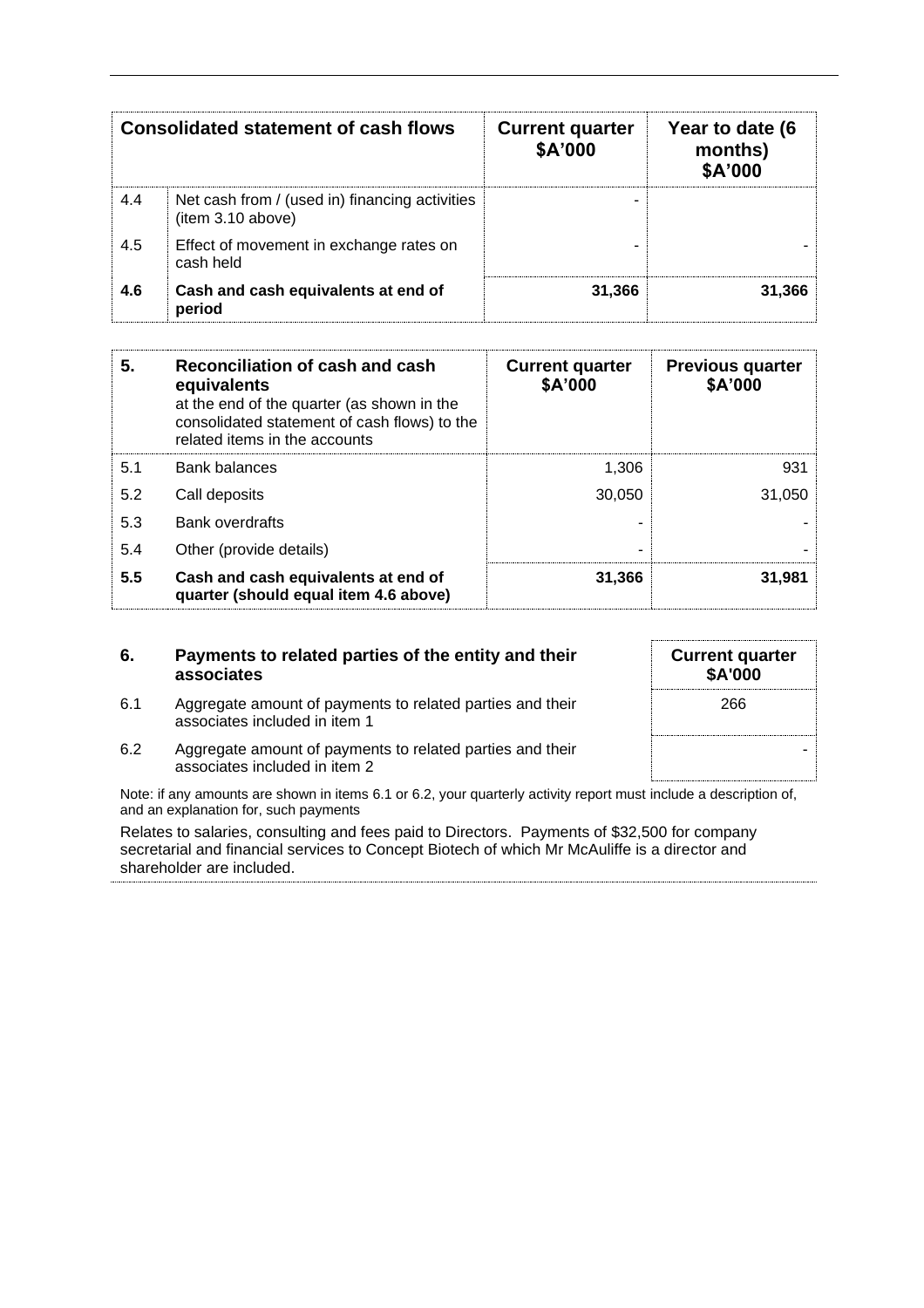*Note: the term "facility' includes all forms of financing arrangements available to the entity. Add notes as necessary for an understanding of the sources of finance available to the entity.*

- 7.1 Loan facilities
- 7.2 Credit standby arrangements
- 7.3 Other (please specify)
- 7.4 **Total financing facilities** -

| <b>Total facility</b><br>amount at quarter<br>end<br>\$A'000 | Amount drawn at<br>quarter end<br>\$A'000 |
|--------------------------------------------------------------|-------------------------------------------|
|                                                              |                                           |
|                                                              |                                           |
|                                                              |                                           |
|                                                              |                                           |

#### 7.5 **Unused financing facilities available at quarter end** -

7.6 Include in the box below a description of each facility above, including the lender, interest rate, maturity date and whether it is secured or unsecured. If any additional financing facilities have been entered into or are proposed to be entered into after quarter end, include a note providing details of those facilities as well.

| 8.  | Estimated cash available for future operating activities                     | \$A'000 |
|-----|------------------------------------------------------------------------------|---------|
| 8.1 | Net cash from / (used in) operating activities (Item 1.9)                    | (615)   |
| 8.2 | Cash and cash equivalents at quarter end (Item 4.6)                          | 31,366  |
| 8.3 | Unused finance facilities available at quarter end (Item 7.5)                |         |
| 8.4 | Total available funding (Item $8.2 +$ Item $8.3$ )                           | 31,366  |
| 8.5 | Estimated quarters of funding available (Item 8.4 divided by<br>Item $8.1$ ) | 51      |

- 8.6 If Item 8.5 is less than 2 quarters, please provide answers to the following questions:
	- 1. Does the entity expect that it will continue to have the current level of net operating cash flows for the time being and, if not, why not?

Answer: 2. Has the entity taken any steps, or does it propose to take any steps, to raise further cash to fund its operations and, if so, what are those steps and how likely does it

believe that they will be successful? Answer: 3. Does the entity expect to be able to continue its operations and to meet its business objectives and, if so, on what basis? Answer: